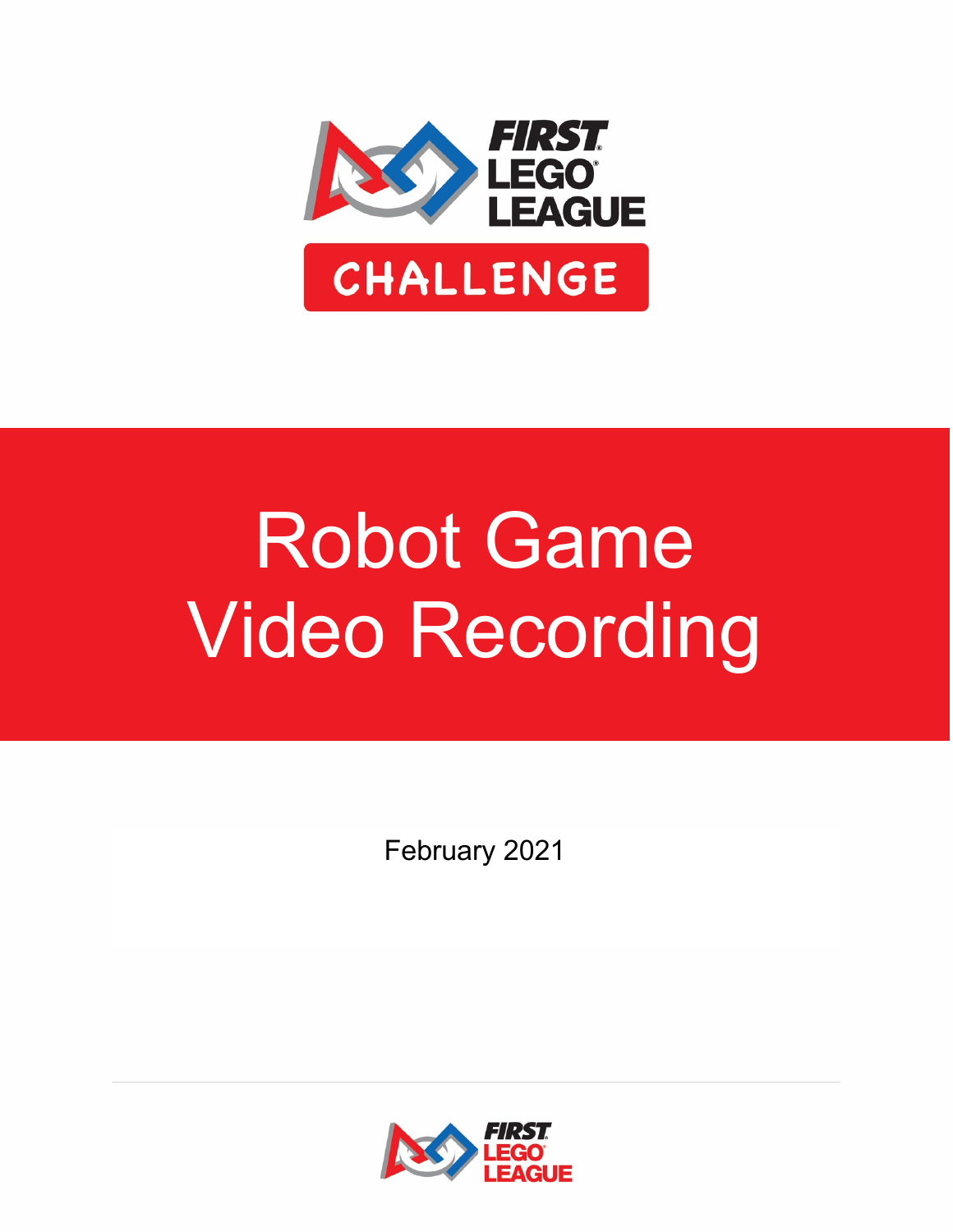## Recording your matches

- You will upload a single unedited video of your match before, during and after, with no pauses – so make sure you keep recording throughout.
- Any video equipment will do. A cell phone video will work just as well as digital camera with a tripod
- Be sure to check your video recording settings before starting. Some cameras and cell phones are set to automatically record in 4k. This setting needs to be changed to a lower-resolution setting so that completed file size is under 2 GB. You may need to go into your advanced settings and select the control that allows for more efficient video storage.

Make sure lower **EN VIDEO OPTIONS** resolution **FLASH** setting is ¥. Off selected.**RESOLUTION**  $F$ **Full HD (1080P)** FRAMES/SEC 50 30 ශ Normal Time Lapse  $\mathbf{P}$ rtrait Camera Video Modes





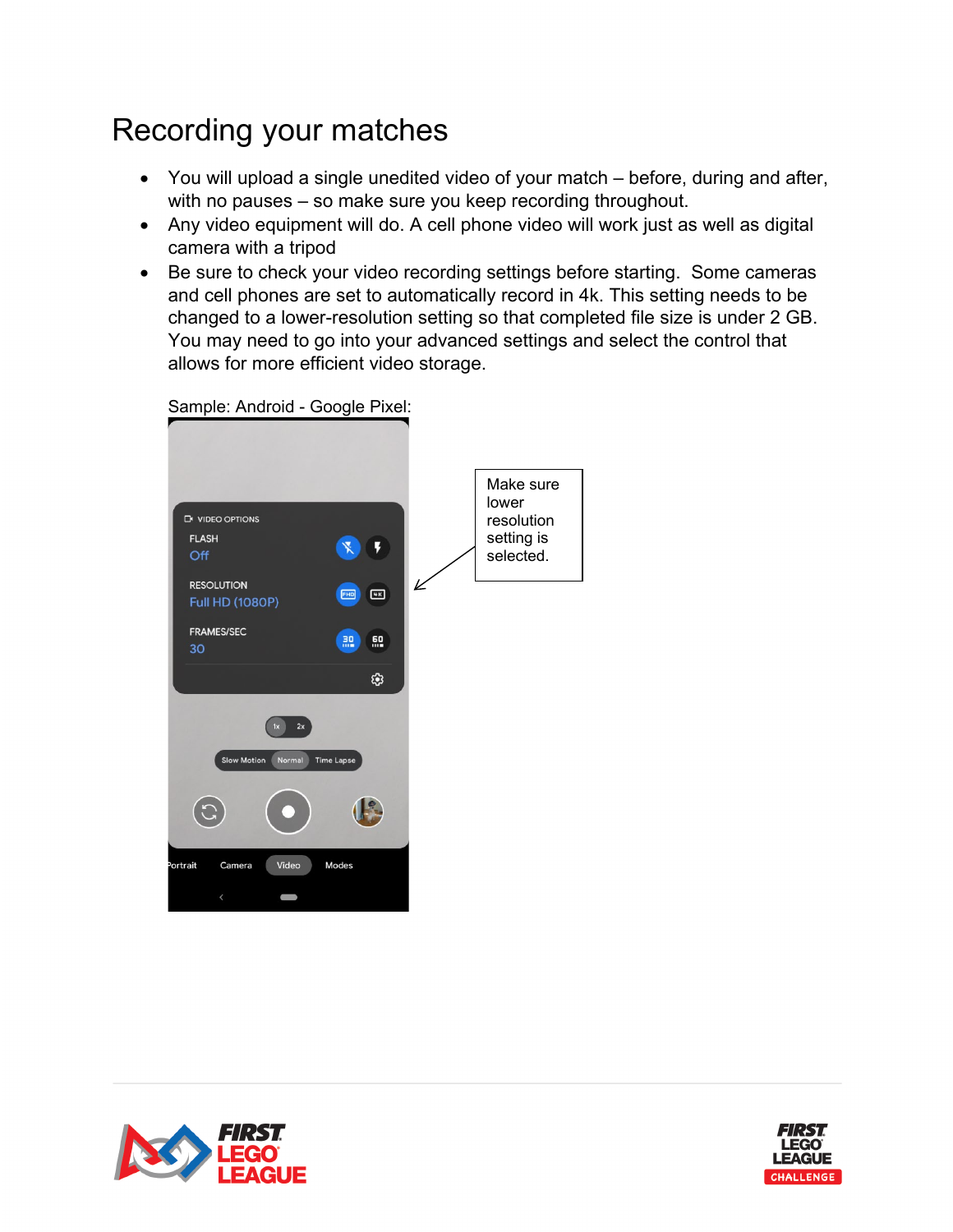

- Use plenty of light with minimal shadows and keep the camera still.
- Do your M00 Equipment Inspection.
	- o Show your robot and equipment spread out in home.
	- o Point out each motor, showing there are 4 or fewer.
	- o Show that all your equipment fits in one of the inspection areas.
	- o Use a ruler to show it fits the height limit.
	- o Show your M01 Innovation Project model if you have one.



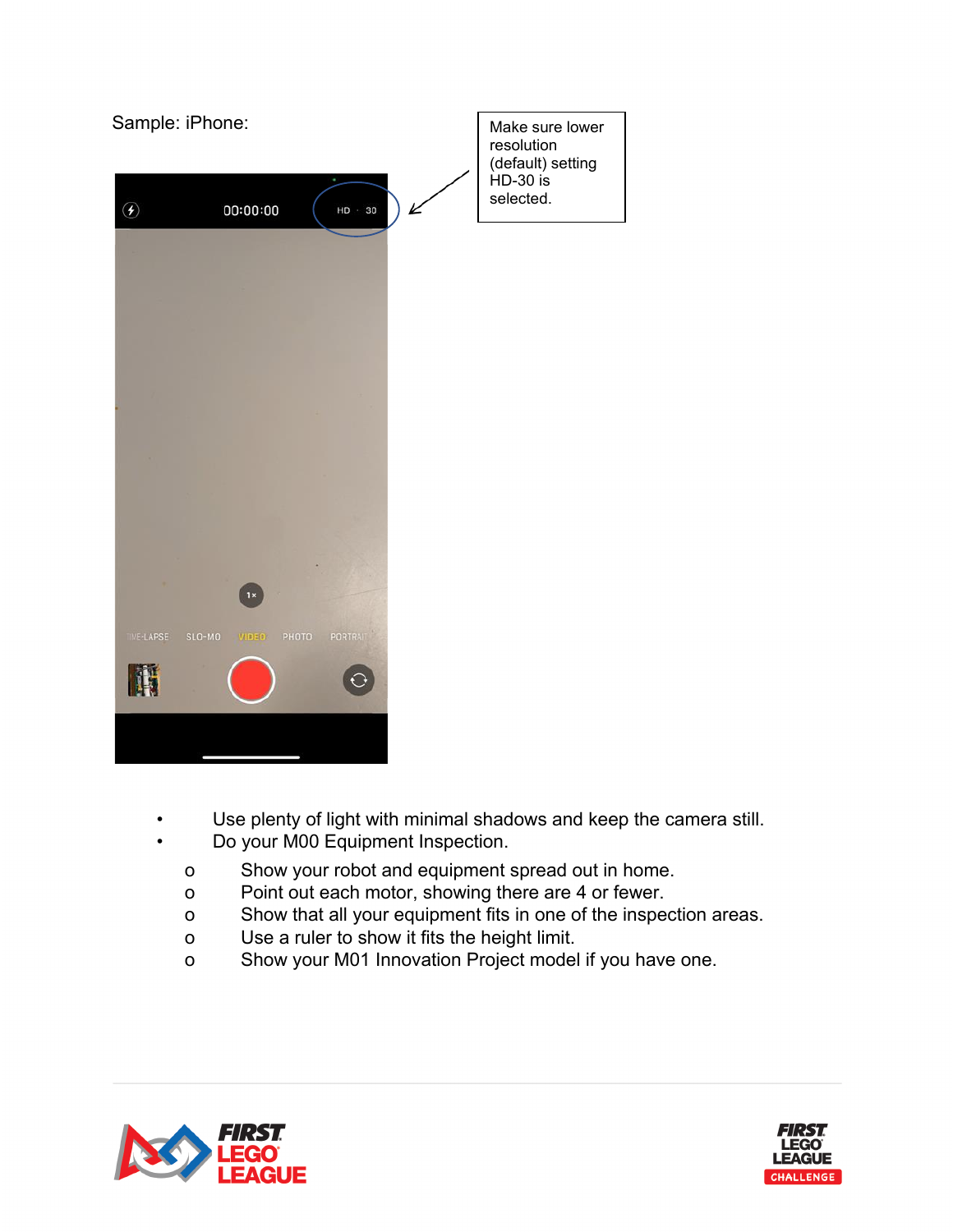- Choose your camera position.
	- $\circ$  The camera must show the whole field and all of home for the entire match.
	- $\circ$  These diagrams will help you decide where to stand for a good view.



- $\circ$  Choose a side or corner if your robot spends most of the game there.
- $\circ$  If the action is balanced across the whole field, shoot from the north edge.
- $\circ$  If the match ends with the robot on the pull-up bar or dancing over the dance floor, please be very sure that detail can be seen clearly.
- Choose your camera angle. The more downward the view the better, but a fully vertical "bird's eye" view is not needed.

Keep recording… 

## **DURING THE MATCH**

- Do not move or adjust the camera until the match ends.
- **Check that your entire robot and all its equipment is inside the launch area before you launch.**
- Provide a verbal countdown at the start ("3,2,1, LEGO!").
- You are encouraged to provide a play-by-play commentary. Tell the camera what that robot is up to!
- **Reminder: All normal rules apply.**